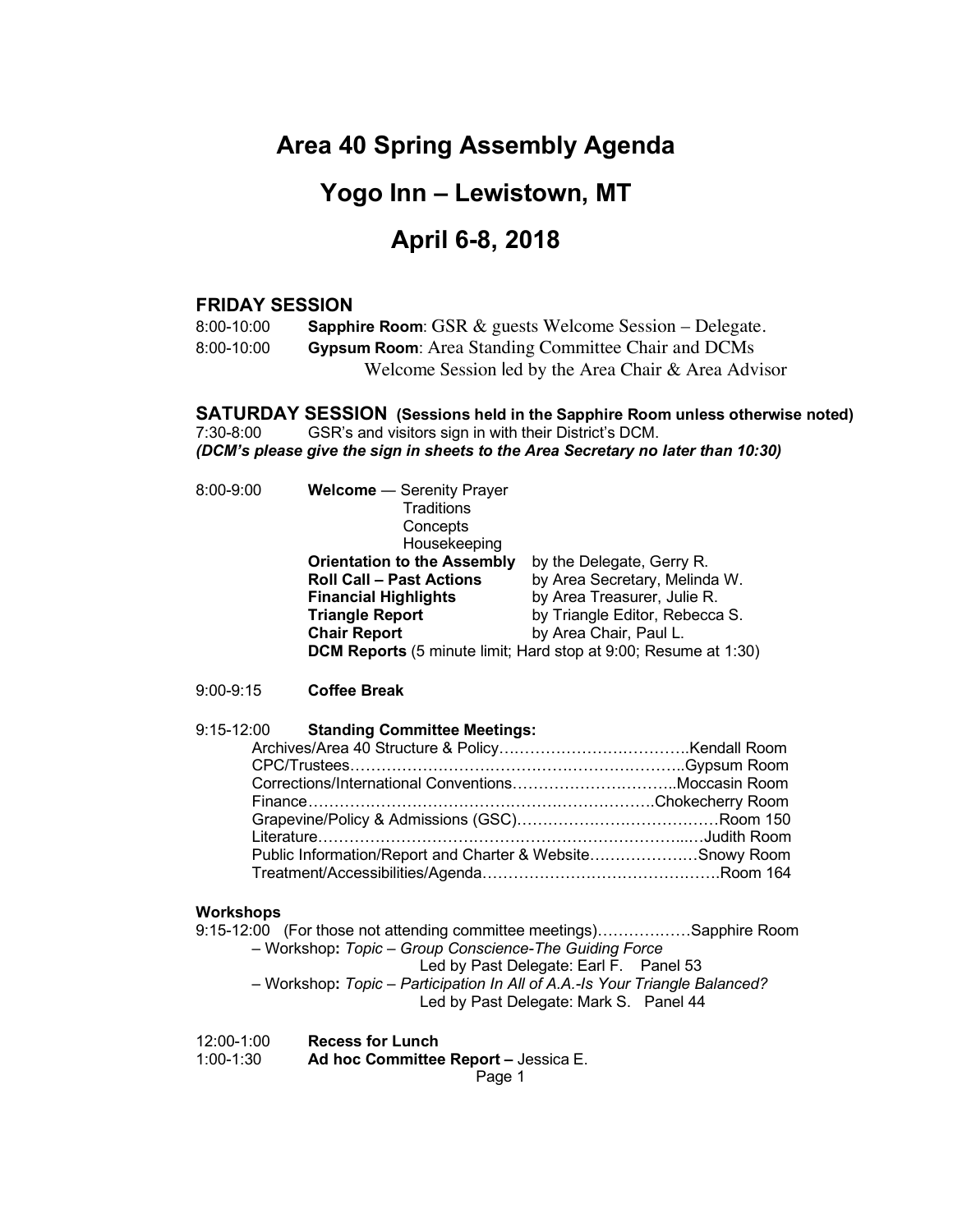- 1:30-2:00 Remaining DCM Reports
- 2:00-2:45 Delegates Report (with Questions and Answers)

#### 2:45-3:00 **Coffee Break**

| 3:00-5:00 Floor Assembly — Committee Reports, Motions, and Discussion |  |
|-----------------------------------------------------------------------|--|
|                                                                       |  |
|                                                                       |  |
|                                                                       |  |
|                                                                       |  |
| Corrections/International Conventions-Regional ForumsHugh M.          |  |
|                                                                       |  |
|                                                                       |  |
|                                                                       |  |

| $5:00 - 7:00$  | <b>Recess for Dinner</b>                                                                                   |
|----------------|------------------------------------------------------------------------------------------------------------|
| 7:00-8:45      | Floor Assembly — Committee Reports, Motions, and Discussion                                                |
| 8:45-9:00      | <b>Coffee Break</b>                                                                                        |
| $9:00 - 10:00$ | <b>GSR Breakout</b> — Led by Past Delegate: Earl F.<br><b>DCM Breakout</b> - Led by Past Delegate: Mark S. |
| $9:30 - 10:15$ | Ice Cream Social - Gypsum Room                                                                             |

## **SUNDAY SESSION**

| 8:00-8:30 | Roundup Reports, Intergroup Reports, WCRAASC Report |  |
|-----------|-----------------------------------------------------|--|
|-----------|-----------------------------------------------------|--|

- 8:30–9:00 **Past Delegate's Sharing** Mark S. & Earl F.
- 9:00-9:45 **Floor Assembly** ― **Committee Reports, Motions, and Discussion**
- 9:45-10:00 **Coffee Break**
- 10:15-12:00 **Floor Assembly** ― **Committee Reports, Motions, and Discussion**  followed by **general sharing** as time allows

*Reports: 5-minute time limit with email (or written) copies to the Area Secretary and Triangle Editor Floor comments have a 3-minute time limit*

# **Adjourn – Travel Safely**

**Fall Assembly – September 21-23, 2018 Holiday Inn, Great Falls call 406-727-7200 or www.holidayinngreatfalls.com for Reservations Tell them you are with Area 40 Area Assembly Group Code:** *A4A*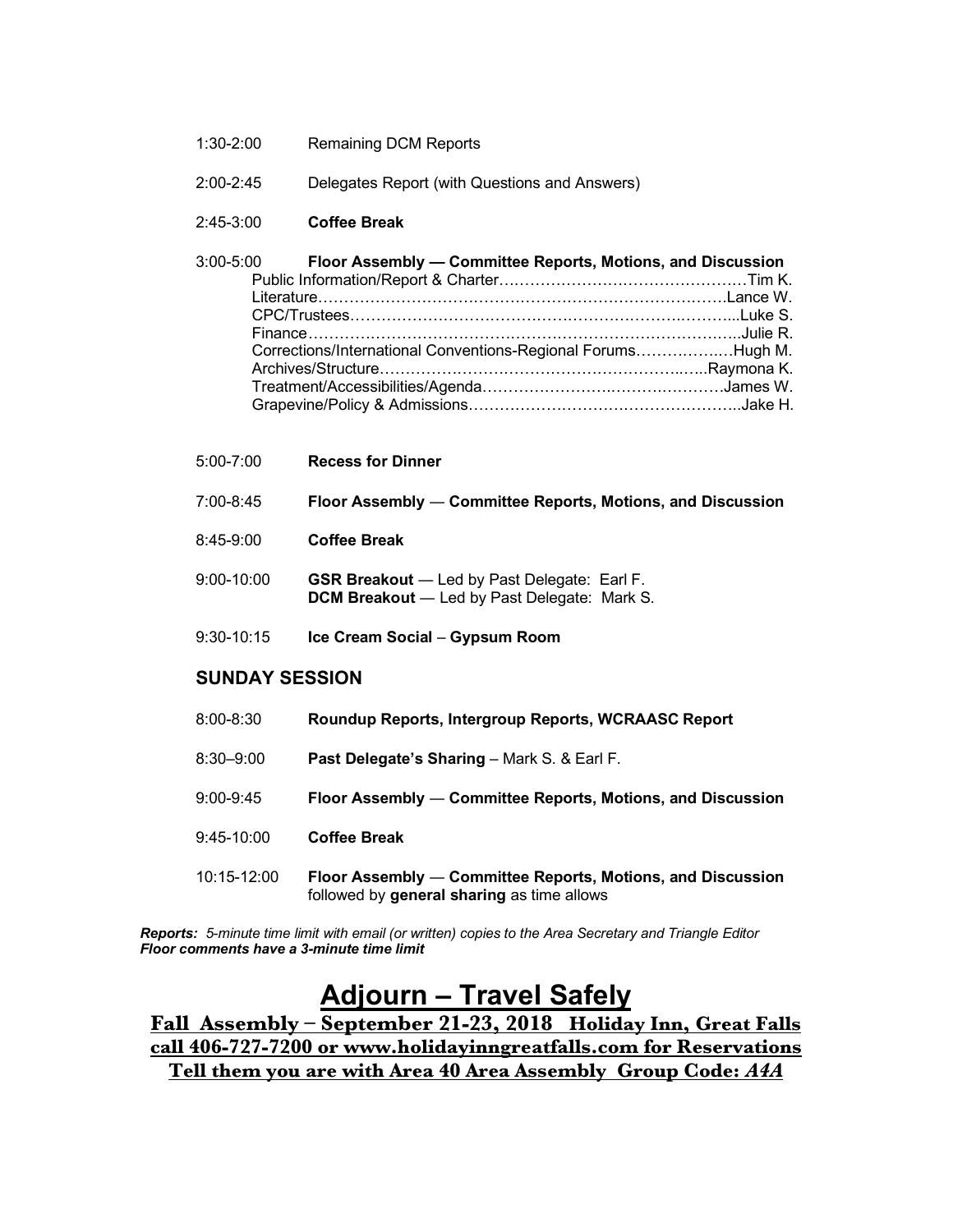#### Page 2

The following is a list of agenda items and the Area Committees they have been assigned to for review. There are agenda items that originate in Area 40 and from the General Service Conference. All agenda items from the General Service Conference will be addressed at the General Service Conference later on in April.

The Committee Chairs, DCMs and District Representatives were sent a list of agenda items with the corresponding background information in February. This information is then passed on to other members of those committees, to GSRs in the districts and other interested members of our Fellowship for research, review and discussion, in turn providing for a well-informed conscience and decision*.* If your Group has any comments, questions, and concerns or would like copies of any background information please contact the appropriate Area Committee Chair or your DCM. Your DCM has the names, phone numbers and addresses of the Area Committee (which also appear in the *Triangle*) or you can email them through the Area's website www.aamontana.org should you need them.

The General Service Conference agenda items discussed by committees will come to the floor as a brief report of each item considered, reviewed, or discussed with the general sense of the committee for each item, rather than coming as recommendations (motions passed and seconded). Assembly members will have an opportunity to ask questions and offer their groups' thought on each item. The discussion will provide the Delegate with a sense of the Area, with substantive comments to share with the Conference. For controversial items, or items for which the floor discussion does not provide a clear sense of the Area, the Delegate may request an informal show of hands, for and against, in order to obtain the sense of the Area

(**NOTE:** the process by which items are submitted, dispersed, considered and brought to the Assembly is detailed in the *Area 40 Committee System Policy and Procedures* manual which is available through your DCM and on the web site).

Review Concepts I, II, III, X, XII and Tradition 2 for a clearer understanding of the above process.

The following Committees/Committee agenda items are listed in order of presentation.

## **Archives/Area 40 Structure & Policy – Raymona K.**

#### *Archives – Area 40*

- A. Review assembly report of the Area 40 Archives Chair.
- B. Review Archivist Report.

#### *Area 40 Structure & Policy*

- A Review report from Ad Hoc committee charged with developing a plan to establish and operate an Area 40 Bridging the Gap Chair and Committee.
- B Review Recommitted Agenda Item Proposal from 2017 Fall Assembly: Review GSC Agenda items to decide on 2-3 Agenda Items to discuss by their respective Area 40 committees, utilizing the rest of the Committee time on Area 40 business.
- C Agenda Item #1 "Commonly used practices of Area 40".
- D. Agenda Item #2 "Revising Archival Policy".

### *Archives — GSC*

- A. Review draft of proposed publication, *Our Great Responsibility: Selections of Bill W.'s General Service Conference Talks*, 1951-1970.
- B. Consider request from the AA Grapevine Board to post the 2017 General Service Conference presentation, "A.A. Grapevine and La Viña" on AA Grapevine's YouTube channel.
- C. Consider developing a policy on distribution of audio recordings of General Service Conference presentations.
- D. Review Archives Workbook.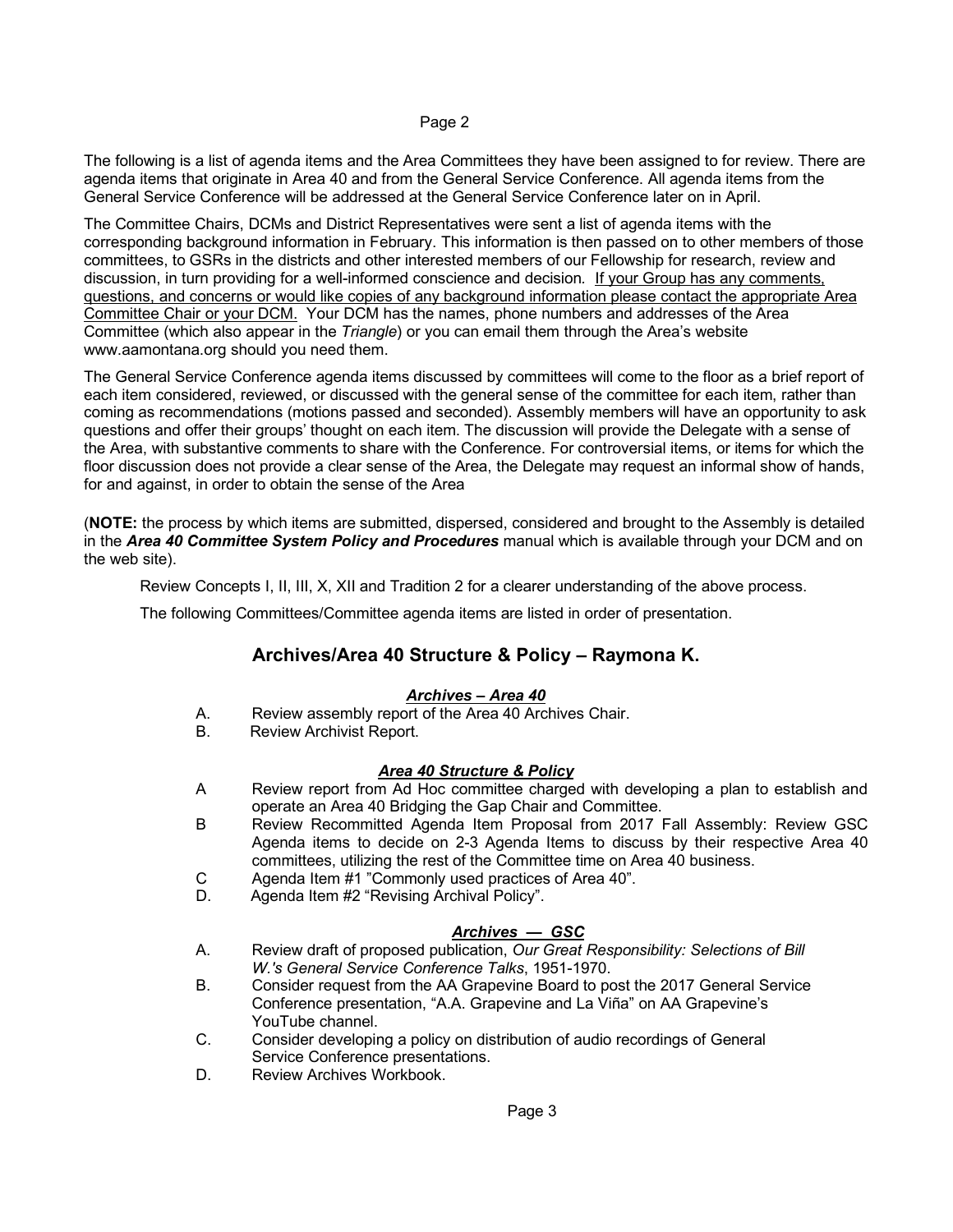## **Cooperation with the Professional Community/Trustees - Luke S.**

#### *Cooperation with the Professional Community – Area 40*

A. Review assembly report of the Area 40 CPC Chair.

#### *Cooperation with the Professional Community – GSC*

- A. Review the trustees' committee report regarding LinkedIn as a platform for reaching professionals.
- B. Consider revisions to the pamphlet "A.A. as a Resource for the Health Care Professional."
- C. Consider revisions to the pamphlet "Members of the Clergy Ask About Alcoholics Anonymous."
- D. Consider revisions to the pamphlet "If You Are a Professional…"
- E. Review contents of C.P.C. Kit and Workbook.

### *Trustees — GSC*

- A. Review resumes of candidates for:
	- 1. Eastern Canada Regional Trustee
	- 2. Pacific Regional Trustee
- B. Review slates of trustees and officers of the General Service Board of Alcoholics Anonymous, Inc.
- C. Review slate of directors of A.A. World Services, Inc.
- D. Review slate of directors of AA Grapevine, Inc.<br>E. Review proposal to *censure* the General Servic
- E. Review proposal to *censure* the General Service Board.
- F. Review proposal to *reorganize* the A.A. World Services and General Service Boards.
- G. Review report on the regional geographic service structure.

### **Corrections/International Conventions Regional Forums – Hugh M.**

#### *Corrections – Area 40*

- A. Review assembly report of the Area 40 Corrections Chair.
- B. Review District bids to host 2020 West Central Regional A.A. Service Conference.

#### *Corrections – GSC*

- A. Consider request to create a pamphlet for inmates who are to be released after long term incarceration.
- B. Review contents of Corrections Kit and Workbook.

#### *International Conventions/Regional Forums – Area 40*

A. Review bids from Area 40 Districts to host the 2020 WCRAASC.

#### *International Conventions/Regional Forums - GSC*

- A. Discuss selection of cities to be considered as a site for the International Convention in 2030.
- B. Discuss inviting up to twenty-one non-A.A. speakers to participate in the 2020 International Convention at A.A.'s expense.
- C. Discuss ways to encourage interest in Regional Forums and attract first-time attendees.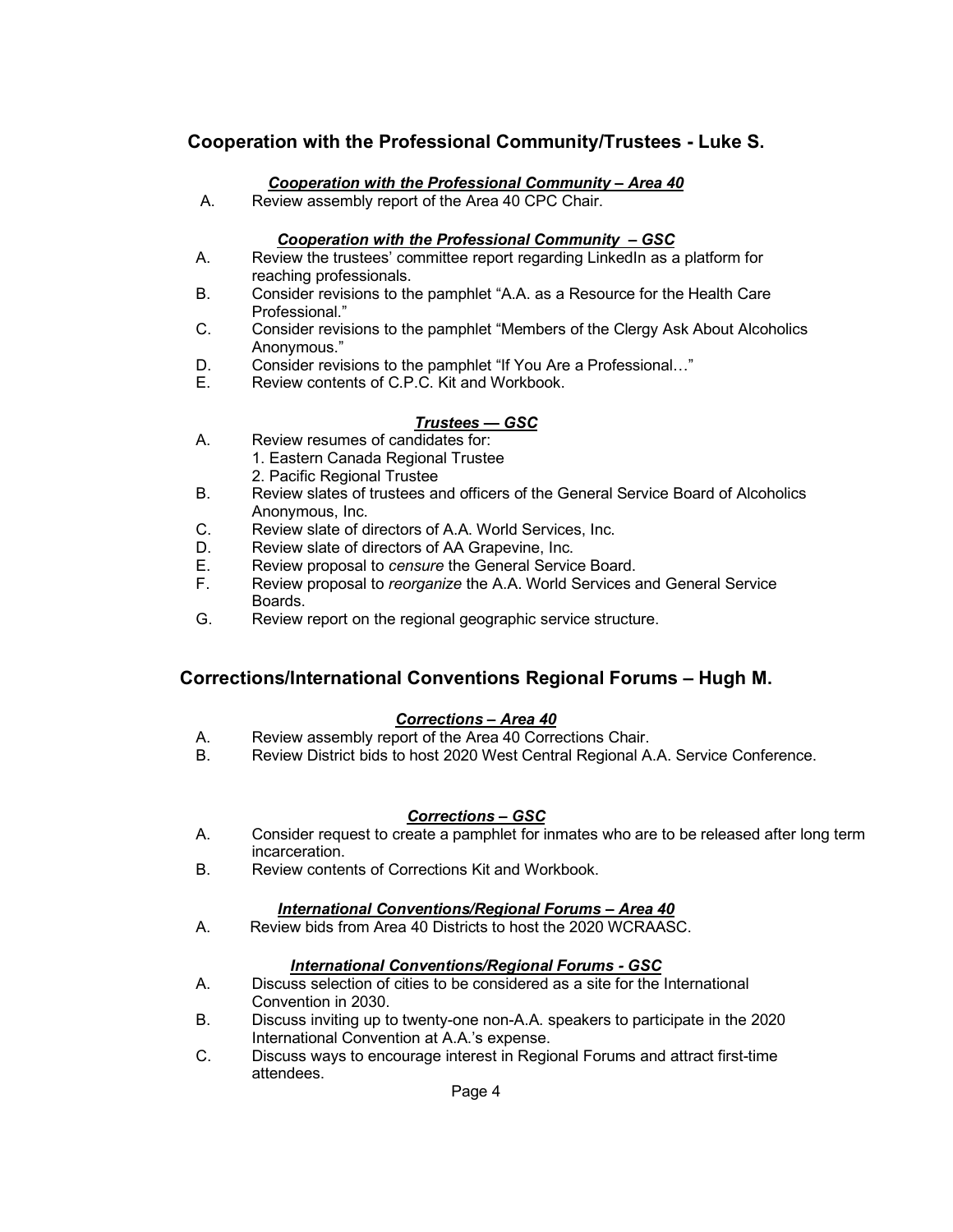## **Finance – Julie R.**

### *Finance – Area 40*

- A. Review assembly report of the Area 40 Treasurer.
- B. Consider Agenda Item to amend G 12.5 in Area 40 Policy and Procedures.

#### *Finance – GSC*

- A. Consider developing a method to standardize increases to the limits on individual contributions and bequests to the General Service Board.
- B. Review Self-Support Packet.

## **Grapevine/GSC Policy & Admissions – Jake H.**

#### *Grapevine – Area 40*

A. Review assembly report of the Area 40 Grapevine Chair.

### *Grapevine – GSC*

- A. Review social media report regarding Instagram, Facebook and Google for Nonprofits.
- B. Review Audio Strategy status update.
- C. Review report on 2004 Conference Advisory Action on Outside Sales.
- D. Reconsider the 2014 Conference Advisory Action regarding La Viña.
- E. Review revised text of the pamphlet "A.A. Grapevine and La Viña: Our Meetings In Print."
- F. Consider list of suggested Grapevine book topics for 2019 and later.
- Review Grapevine Workbook.

#### *Policy & Admissions*

- A. Approve request for one observer from A.A. in India to attend the 2018 General Service Conference.
- B. Review dates for the 2021 General Service Conference.
- C. Review report on the process, implementation and status on the site selection of the General Service Conference.
- D. Review draft process for polling the General Service Conference between annual Conference meetings.
- E. Review progress report on options for equitable distribution of the workload of Conference committees.
- F. Consider request to develop a policy for the use of the Conference dashboard.
- G. Discuss the following question from the trustees' International Committee: "Does the U.S./Canada have a role/responsibility in assisting in the development of A.A. structures around the world through sponsoring other countries via direct invitations to observe our General Service Conference."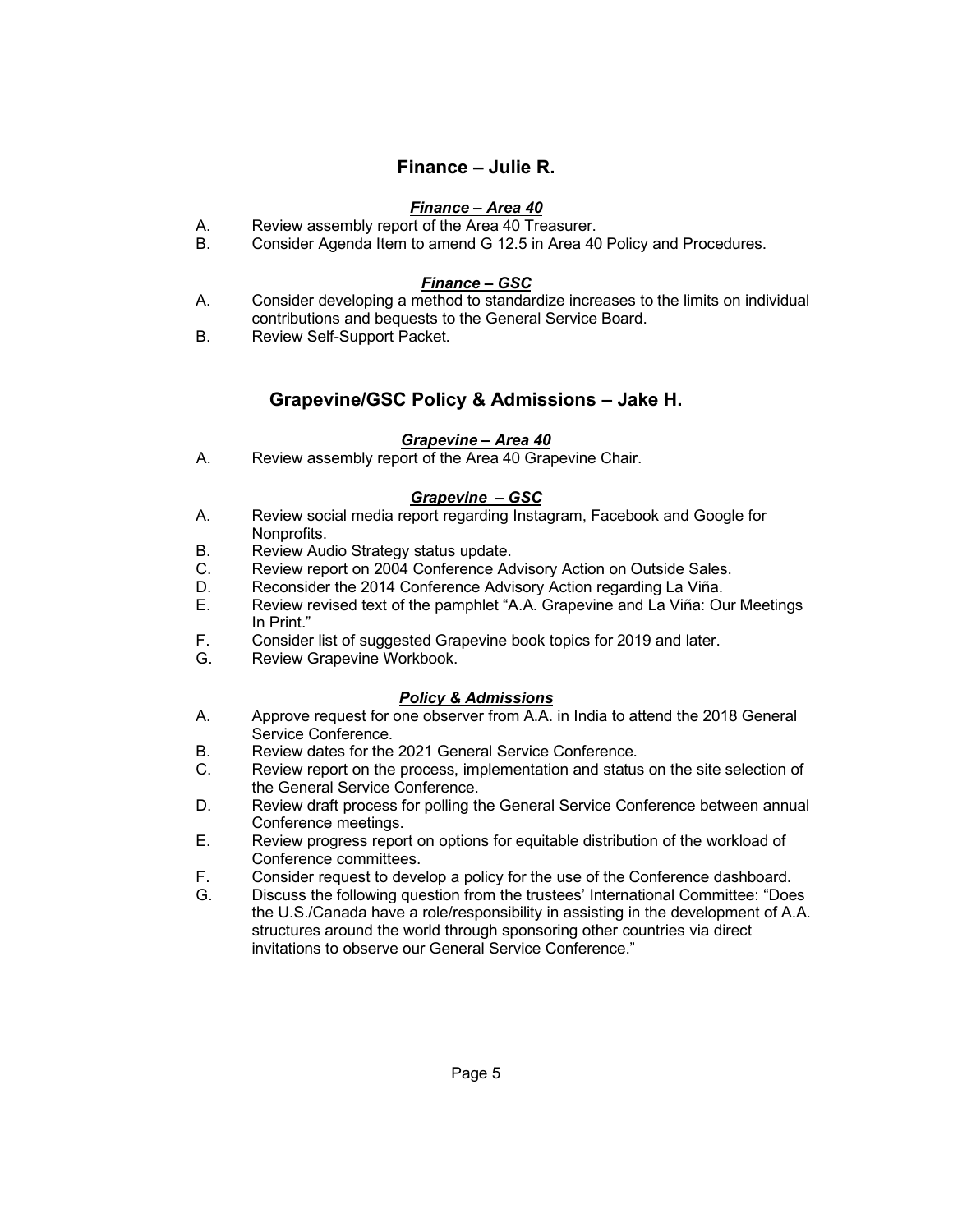## **Literature – Lance W.**

#### *Literature – Area 40*

A. Review assembly report of the Area 40 Literature Chair.

#### *Literature – GSC*

- A. Consider proposed revisions to *Alcoholics Anonymous*:
	- 1. Request to add an appendix reflecting recognition received from the Library of Congress.
	- 2. Request to add the A.A. Preamble and Responsibility Statement.
	- 3. Request to add an endnote to Bill W.'s story acknowledging co-founder, Bob S.
- B. Consider request that A.A. (U.S./Canada) publish "The God Word" (a pamphlet currently published by the General Service Board of Alcoholics Anonymous, Great Britain).
- C. Consider request for the development of a pamphlet for atheist and agnostic members.
- D. Consider request for the development of a pamphlet based upon A.A.'s Three Legacies.
- E. Review report and suggestions on the inclusion of language related to safety in A.A. literature.
- F. Review revised draft pamphlet "A.A. for the Woman."
- G. Review revised draft pamphlet "A.A. and the Gay/Lesbian Alcoholic."
- H. Review draft pamphlet "A.A. for Alcoholics with Mental Health Issues."
- I. Review revised draft pamphlet "Inside A.A.: Understanding the Fellowship and its Services."
- J. Review progress report and draft revised text for the pamphlet "The Twelve Traditions Illustrated."
- K. Review progress report on the update to the pamphlet "Too Young?"
- L. Review progress report on the update to the pamphlet "Young People and A.A."
- M. Consider request for revision to Living Sober.
- N. Consider request for the development of a new book combining Twelve Steps and Twelve Traditions with Twelve Concepts for World Service.
- O. Consider request to update the video "Your A.A. General Service Office, the Grapevine and the General Service Structure."
- P. Consider request to change the subtitle of the pamphlet "G.S.R. General Service Representative: May Be the Most Important Job in A.A."
- Q. Consider request for the development of a new pamphlet for Spanish-speaking women alcoholics.
- R. Consider request to add a section on anonymity to the pamphlet "Questions and Answers on Sponsorship."
- S. Review matrix of A.A. recovery literature.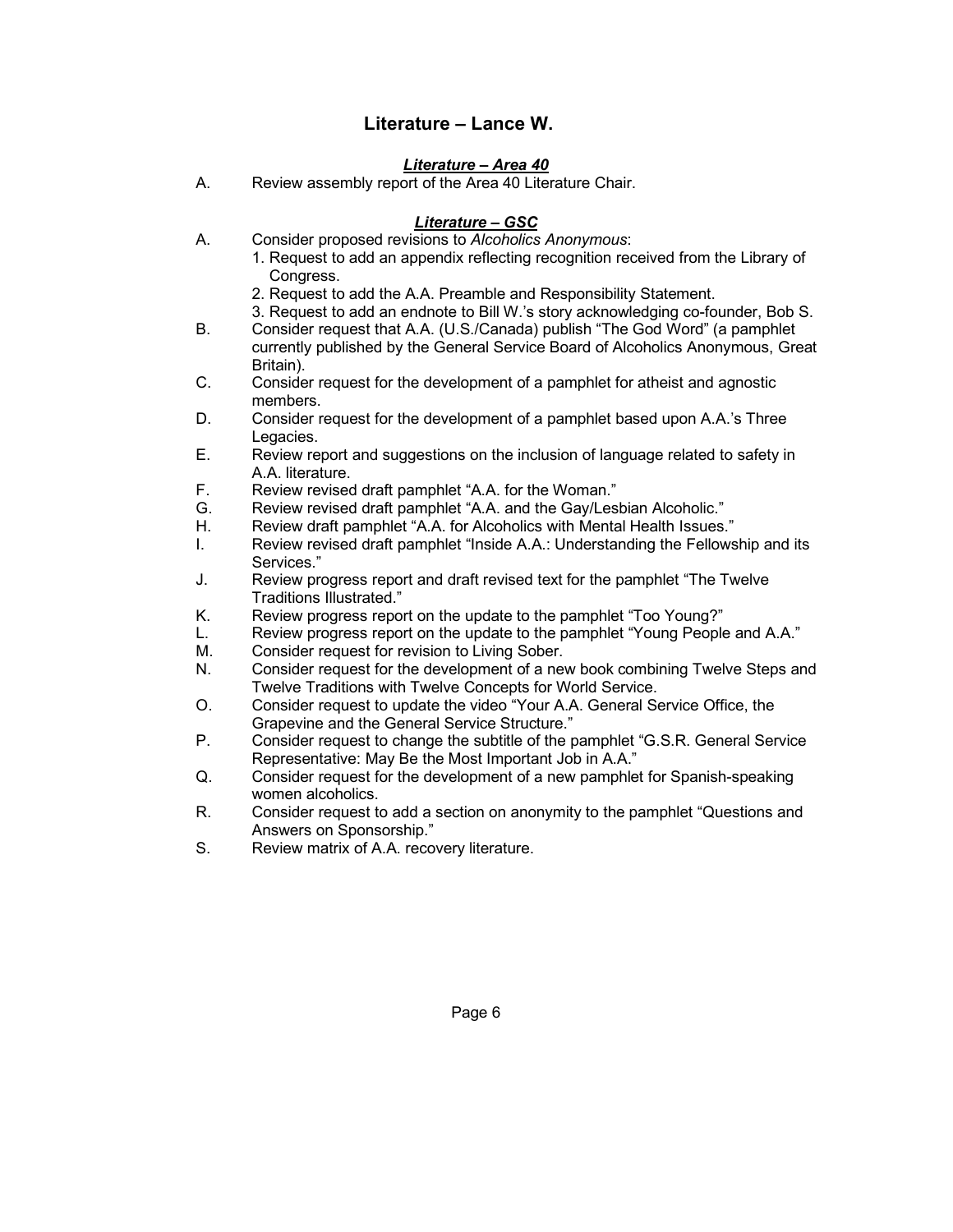# **Public Information/Report & Charter – Tim K.**

## *Public Information – Area 40*

- A. Review assembly report of the Area 40 Public Information Chair.
- B. Review assembly report of the Area 40 Webmaster.

## *Public Information – GSC*

- A. Review 2017 annual report from the trustees' Public Information Committee regarding aa.org and aagrapevine.org.
- B. Review 2018 Public Information Comprehensive Media Plan
- C. Public Service Announcements (PSAs):
	- 1. Consider approving the proposed video PSA "Changes."
		- 2. Consider centralized distribution, tracking and evaluation of the proposed video PSA "Changes," at a cost not to exceed \$42,000, in addition to the work of local Public information committees.
		- 3. Review the 2017 Report on the Relevance and Usefulness of Video Public Service Announcements.
- D. Consider approving a Young People's Video submission.
- E. Consider revisions to the pamphlet "Understanding Anonymity" which expand content on Traditions Eleven and Twelve and adds information related to safety in A.A.
- F. Consider revisions to the pamphlet "A Brief Guide to Alcoholics Anonymous" which update language, contact information and information on the prevalence and severity of alcoholism and add information related to safety in A.A.
- G. Review a progress report on the A.A.W.S. Google for Nonprofit YouTube channel.
- H. Review the 2018 trustees' Public Information Committee Report on the use of Google AdWords and Google Grants to carry the A.A. message.
- I. Review contents of P.I. Kit and Workbook.

## *Report and Charter GSC*

- A. The A.A. Service Manual, 2018-2020 Edition:
	- 1. Review list of editorial updates.
	- 2. Consider request for changes to chapters 2, 3, and 5.
	- 3. Consider adding "Panel" to the Glossary of General Service Terms.
	- 4. Consider adding graphics on page S75, above the section A.A. World Services, Inc., that visually display the positions on each of the three corporate boards.
	- 5. Consider adding text regarding standing committees from "The A.A. Group" pamphlet.
	- 6. Consider removing the following statement from the section Area Newsletters or Bulletins: "Any group or district of the Fellowship is free to use the symbol of a circle and triangle on newsletters, meeting schedules or other A.A. material." 7. Consider developing a plan for a revised editorial review process.
- B. Discuss A.A. Directories (Canada, Eastern U.S., Western U.S., and International).
- C. General Service Conference Final Report.
	- 1. Consider request that Conference committee additional considerations be published in their entirety both in the printed Conference Final Report and the anonymity-protected digital version.